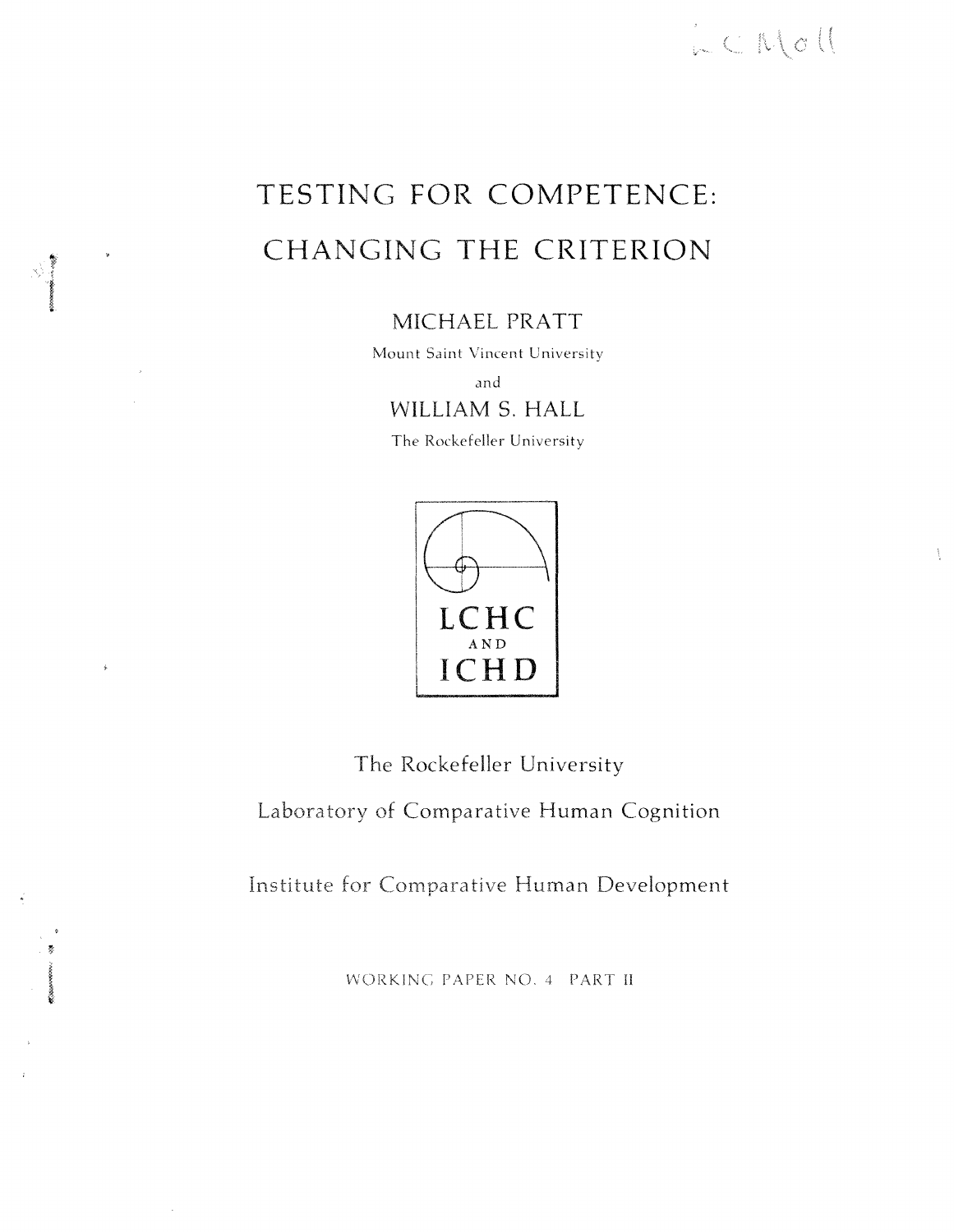Testing for Competence: Changing the Criterion

Michael Pratt Mount Saint Vincent University

and

William S. Hall The Rockefeller University

## THE ROCKEFELLER UNIVERSITY LABORATORY OF COMPARATIVE HUMAN COGNITION

AND

### THE INSTITUTE FOR COMPARATIVE HUMAN DEVELOPMENT

Working Paper No. 4 Part II

 $\mathcal{L}^{\text{max}}_{\text{max}}$  , where  $\mathcal{L}^{\text{max}}_{\text{max}}$ 

 $\mathbf{g}^{\perp}$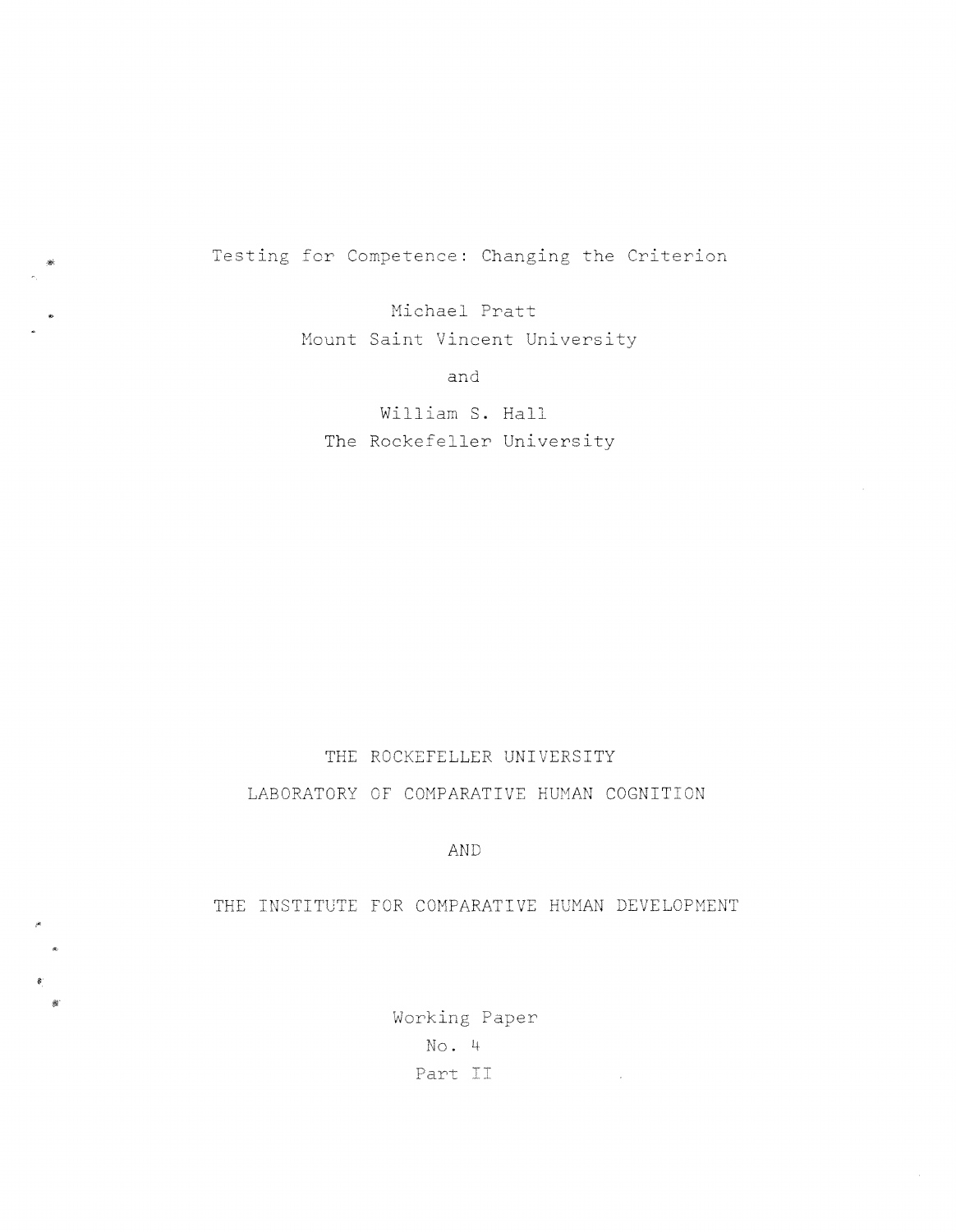#### Testing for Social Competence

Part I of this paper described an attempt to construct a particular criterion-referenced test for job selection and on-the-job performance evaluation. There, the effort was to specify a more appropriate, job-relevant criterion than the "general abilities" approach typically used. In Part II, we will review briefly the history and current status of efforts to alter the criterion for measuring intelligence itself, to encompass competence in a more broadly social context than traditional academic test situations afford. Currently, the central application of this effort is in program evaluation; many people are not content to evaluate the effectiveness of educational programs on the basis of tests that are narrowly academic in scope, and so have sought to braoden the criterion for assessing the success of these programs to encompass "social competence."

#### Introduction

Social competence and incompetence have always been important concepts in everyday definitions of mental retardation. Building on these notions, yet trying to follow the procedures of the IQ testers, Doll (1953) developed the Vineland Scale of Social Maturity. Subsequently, the American Association of Mental Deficiency incorporated a criterion of behavioral incompetence (in conjunction with low IQ scores) into its definition of mental retardation (Heber, 1961). Heber defines adaptive behavior as: "l) the degree to which the individual is able to function and maintain himself independently, and 2) the degree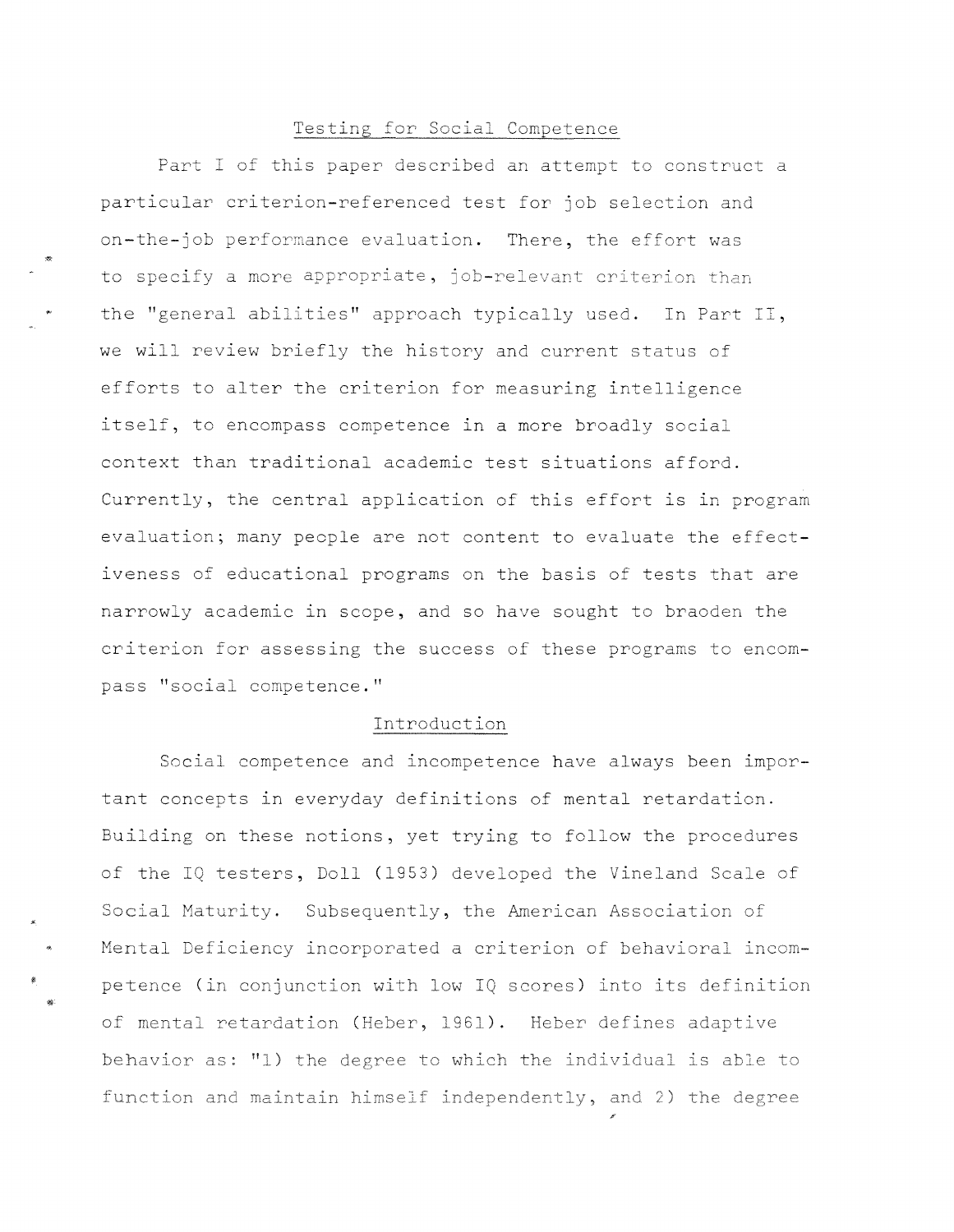to which he meets satisfactorily the culturally imposed demands of personal and social responsibility"  $(p. 3-4)$ .

•

•

In the late 1960's, social competence gained broader recognition as a testing concept as a consequence of attemots to evaluate compensatory education. Some of the program directors of Headstart, disenchanted with the minimal results obtained in studies assessing the impact of the program on children's IQs, turned to this concept as a more appropriate index of the program's goals. Several argued that  $IQ$  would never have been the primary instrument used initially for evaluation if measures of social competence had been available (e.g., Zigler, 1975). Zigler defines social competence as: "An individual's everyday effectiveness in dealing with his environment. A child's social competence may be described as his ability to master appropriate formal concepts, to perform well in school, to stay out of trouble with the law, and to relate well to adults and other children..." (p. 2).

Concurrent with these trends, research focused on the effects of setting on linguistic performance was exploring some sharp disjunctions between the school and the peer-group as contexts for the expression of intelligent behavior; peergroup success and school success appeared to be negatively related in a Black, lower-class group of children (Labov, 1970).

Defining the Criterion for Social Competence

As in our example of job competence, a discussion of alternative assessment strategies for social competence begins with the issue of how to define the criterion. Mercer (1974) has discussed three general models in the study of "incompetence",

 $\mathcal{P}$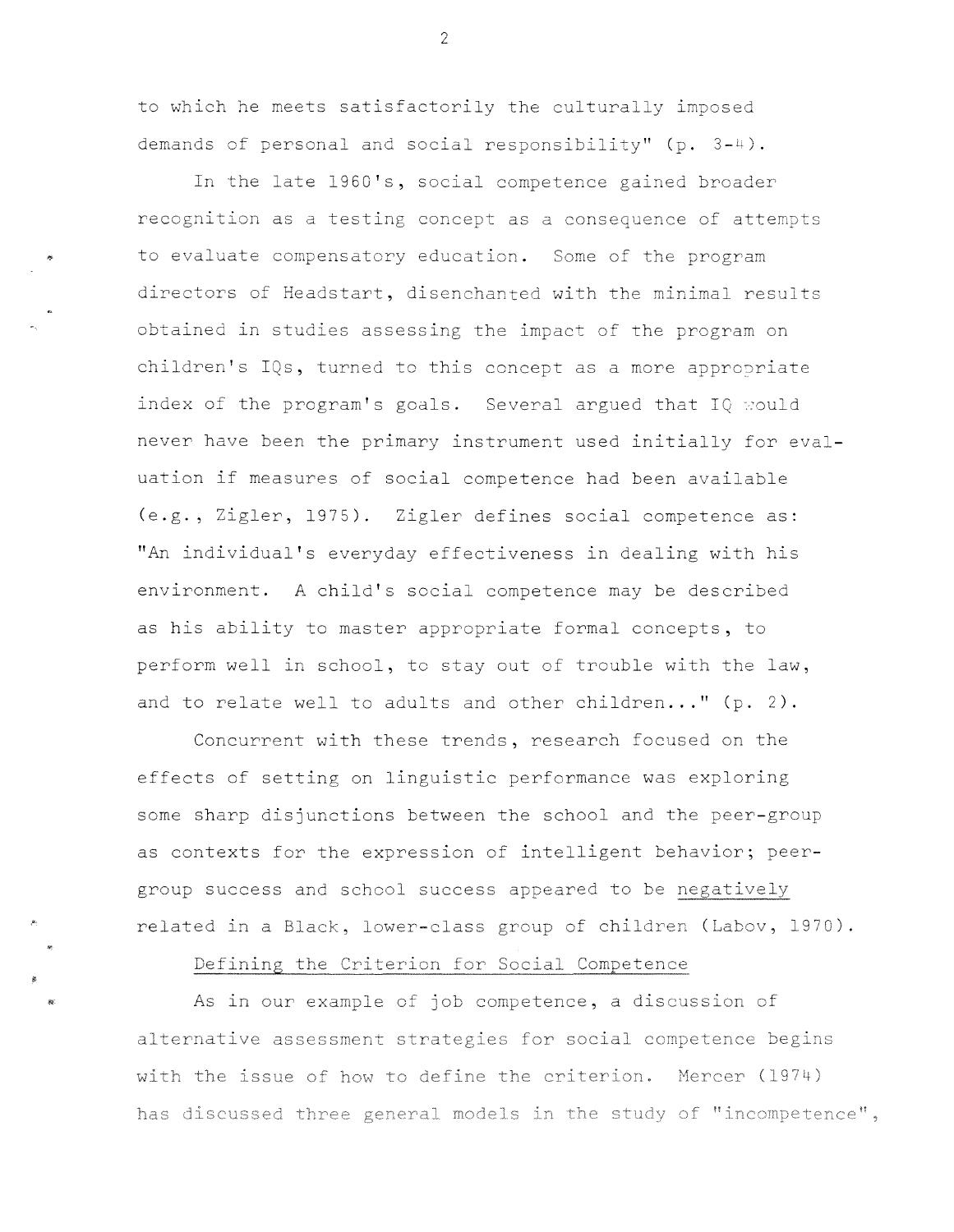or deviance, which nicely parallel current discussior. of social competence (e.g., Anderson and Messick, 1974; White, 1973). We will sketch Mercer's models as a focus for considering the value issues involved in measuring social competence. The first is a "pathology model," or its converse in definitions of competence--the bag-of-virtues" model (Anderson and Messick, 1974). In these approaches, the investigator assumes that there is consensus about the kinds of behaviors or qualities which are desirable or undesirable. The definitions of competence in such approaches tend to be lists of desirable traits, i.e., self-confidence, responsibility, creativity. These models treat behaviors as symptoms of such traits, which are assumed to be general dispositions or qualities characterizing the individual. Research and intervention thus focus on changing the individual; the setting of the behavior is treated as an extraneous factor.

A second general approach discussed by Mercer is termed the "statistical", or normative, model. Here the investigator focuses on the distribution of test scores in a particular population (such as five-year-olds), and defines "normal" and "abnormal" from the individual's position in the group. This is the same procedure used in standard ability testing, except that the list of abilities is different. Unsurprisingly, this approach shares **the** general limitations on such testing. Most important, it is not designed to elucidate the behaviors or skills involved in test performance. When applied to social behaviors, this approach has the added disadvantage of ignoring the importance of performance within the person's own social

3

..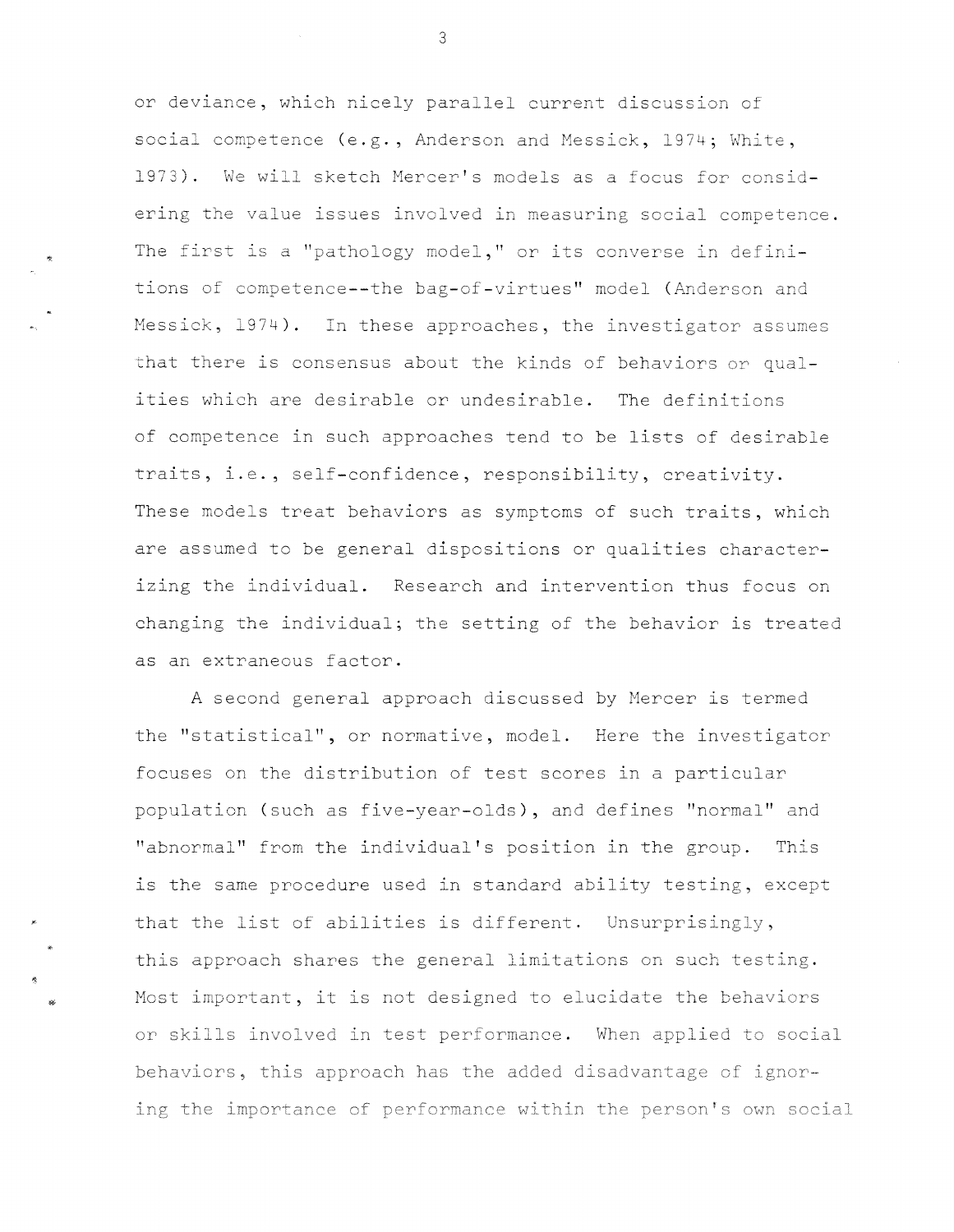environment. Abnormality, or "incompetence", is intrinsic to such a distribution model (as is "normalcy"); some individuals must, by definition, fall a significant distance, fall below the group norms. But the question cf whether the behaviors under study are of any real import in the various roles er environments in the person's life is left unaddressed. Nor does this procedure provide any information as to whether even "subnormals" are functioning above some minimal level cf competence in terms of performance in a particular task er role.

Both the pathological and statistical models seem inadequate to the task of conceptualizing aspects of social competence. Mercer argues convincingly for the use of a third approach, a "social-system model," to study or assess the behavioral competencies (or incompetencies) of the individual. "The reference point for evaluation must always be the normative structure of the system in question, and the perception of system members as to whether an individual's behavior is acceptable for one occupying (that particular) status" (p. 11). This framework is particularly valuable in that it focuses on the differences between the various milieus in which the child operates, and the "possibility that culture conflict between different socialization settings may place the child in a situation in which behavior valued and rewarded in one social system is devalued and ridiculed in another" (p. 14). For example, the conflicts between school and peer roles are of great importance to the performance of many children. The social-system model attempts to recognize such issues of value conflict explicitly.

•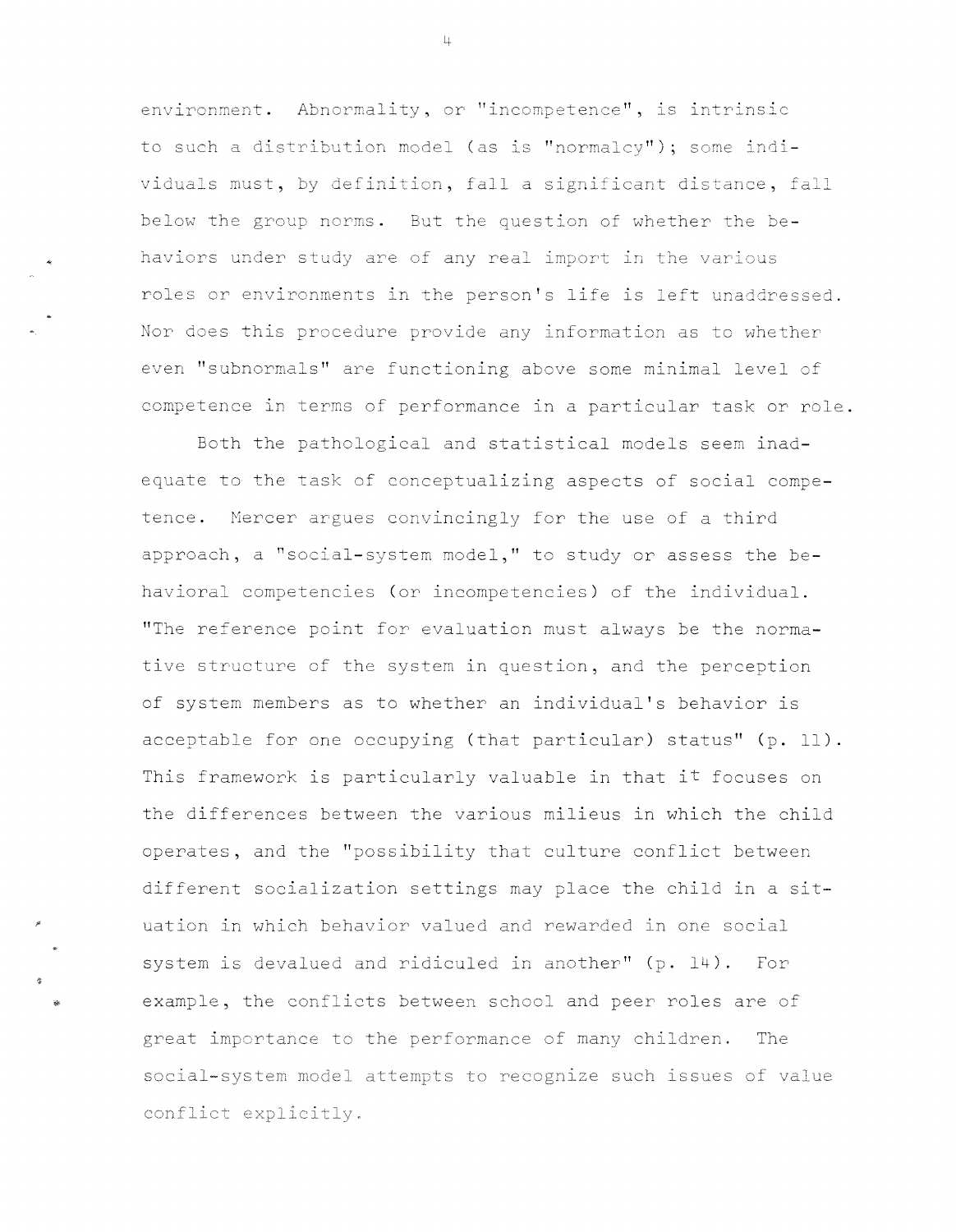It may well be that important psychological functions are served by the evaluation and comparison of abilities by members of any sociocultural group (Festinger, 1950). Comparing oneself with a performance standard and with others are surely fundamental ways of attaining self-knowledge and reducing uncertainty in our culture. A cross-cultural perspective on "incompetence" may be helpful here. Edgerton (1970) in a recent summary of our limited knowledge of retardation in cross-cultural perspective, notes that there is no simple relation between various types of social systems and the designation and treatment of retardation. Small-scale societies with few complex institutions and simpler technologies may nevertheless recognize a category of "incompetents" and attach considerable stigma to this status. The weight of Edgerton's evidence, sketchy as it is, indicates that incompetence is a matter of social concern in most societies.

But can one say anything more specific about cross-cultural uniformities? Are there certain minimal roles and role behaviors which all societies expect of their members? Edgerton remarks that we simply do not have evidence on this point. Certainly the precise skills and behaviors associated with everyday definitions of incompetence in various cultures may vary. Traditional Zambian informants, for example, when evaluating specific children's task performance "cited qualities of cooperation and obedience nearly as often as mental abilities... (providing) evidence of a divergence between the criteria favored by this traditional African community and those set up by most Western-trained psychologists for assessing intelligence..."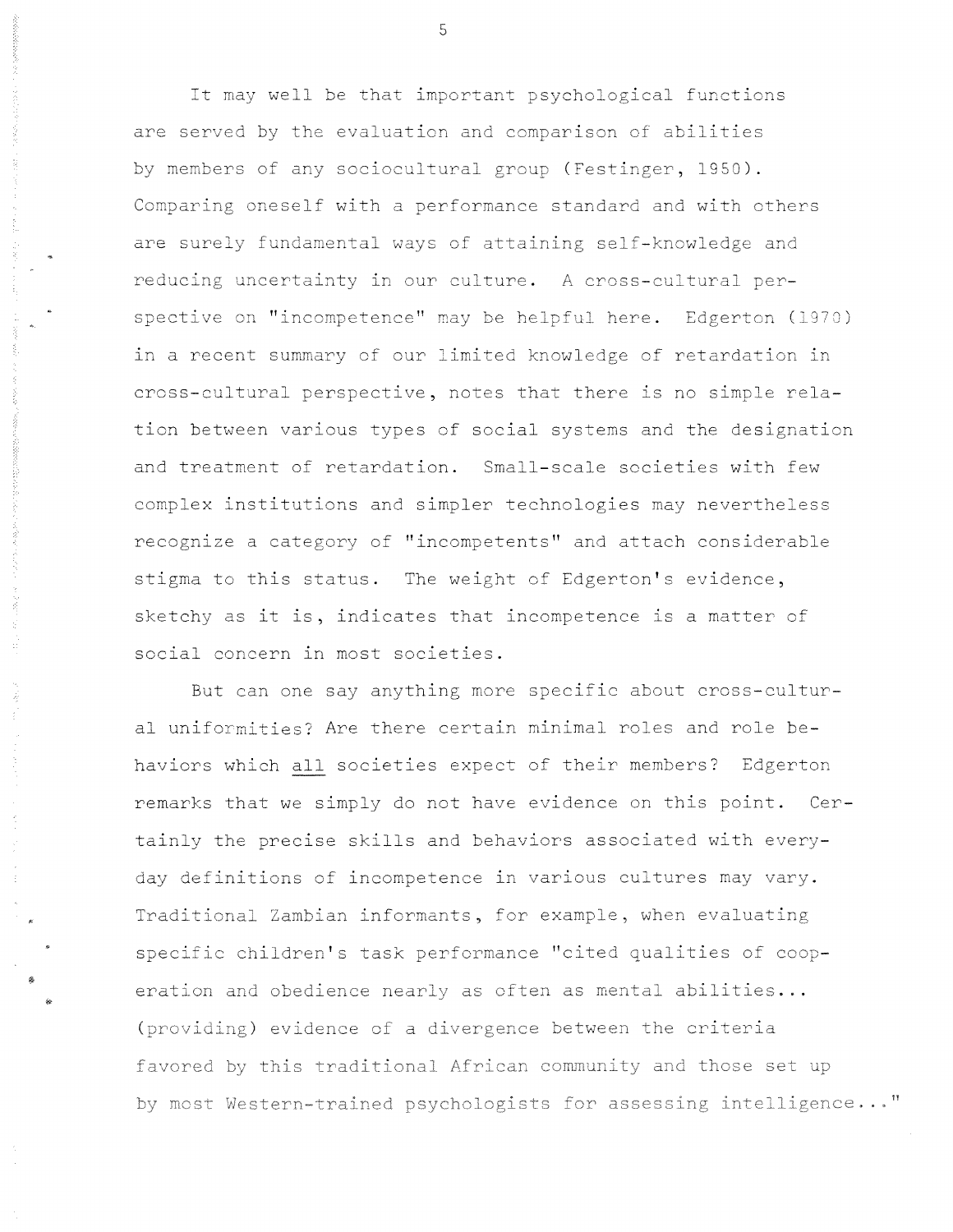(Serpell, 1977, p. 14). As Serpell makes clear, a great deal of informed and careful work is needed to clarify "emic" definitions of intelligence and competence within different cultural contexts, and to explore which, if any, features of these definitions show universality across cultures.

#### Measuring Social Competence

The predominant form of assessment procedure used to measure social competence, both in studies of the retarded and with preschool and early school-aged children, is the rating scale. These ratings are usually completed by the primary caretaker, in the case of the retarded (Mercer, 1973; Adams, et al., 1973). Typically, for preschool and school-aged children, the teacher is asked to complete the scales, though in some instances observers are used (Emmerich, 1975). A few observational instruments for natural interaction are also available (e.g., White and Watts, 1973). Finally, depending on the breadth of definition of social competence, the many batteries of paper-andpencil tests that measure a variety of school-related aptitudes may also be considered. The (CIRCUS) Battery from Educational Testing Service (Messick, 1974) is designed as a differentiated assessment procedure for a range of school-related performance characteristics. We will review examples of these assessment techniques, as illustrations of approaches in this area.

The oldest of these assessment techniques in use with the retarded is the Vineland Social Maturity Scale (Doll, 1953). The Vineland, patterned after the Binet, contains a series of age-graded items. Items are simply rated as either passed or failed by the individual, some examples being "feeds self with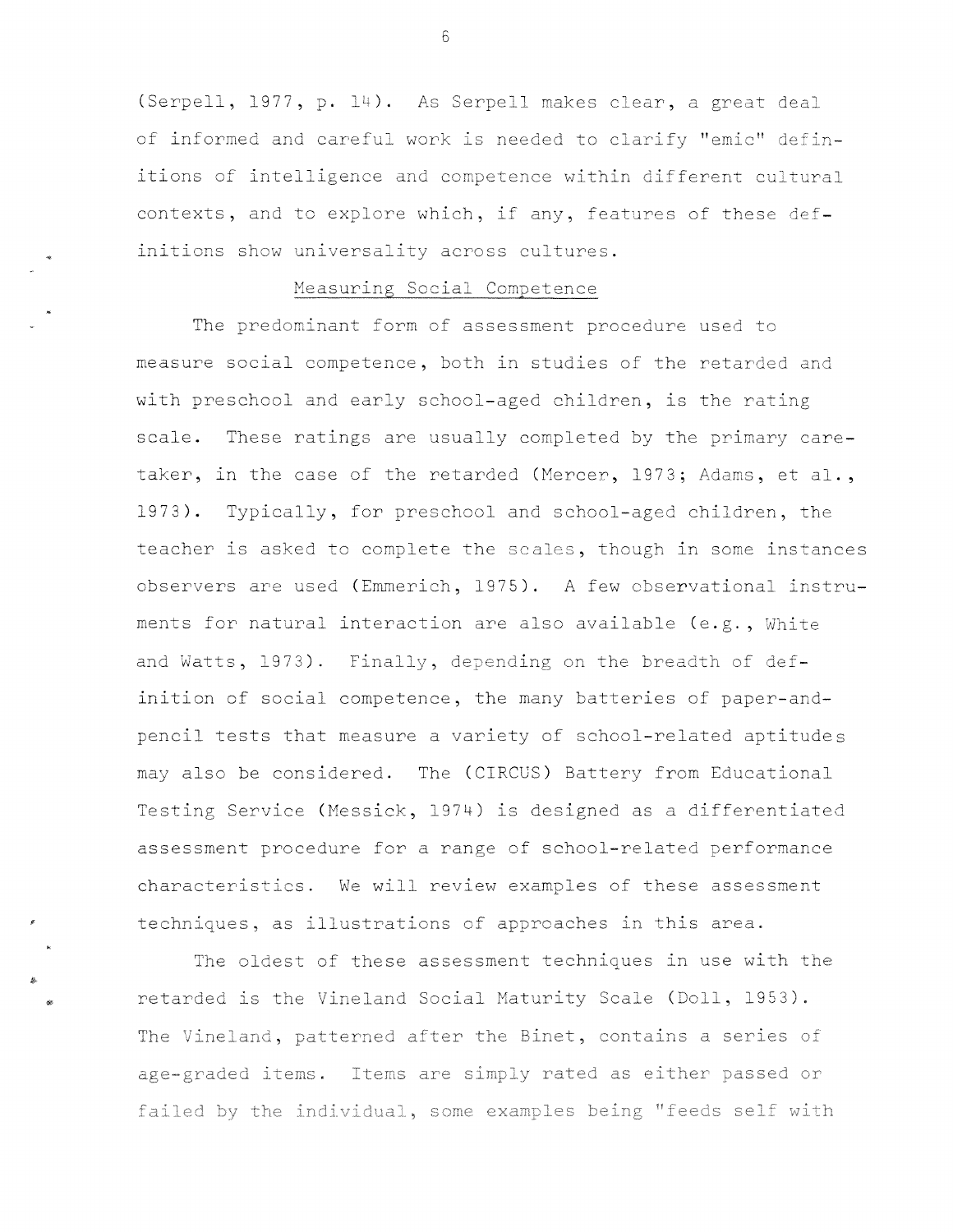spoon," "goes to store on errands," and so on.

More recently, a series of rating scales have been developed which expand on the Vineland in various ways. One of the more interesting recent efforts is Mercer's (1973), which is constructed to assess performance in several different roles, including family, peer group, student, community, earner/consumer, and self-care roles.

These various rating scales for use with the retarded are designed to permit a broad assessment of social adjustment. In contrast, the scales used with normal preschool and early-school age children are almost exclusively focused on performance in the role of "pupil" (Kohn and Rosman, 1972, 1972; Emmerich, 1975). Both the Kohn Social Competence Scale and Emmerich's Personal-Social Behavior Ratings provide large sets of items rated on a frequency-of-occurrence scale. Examples include "child seeks permission of other child," and "child rejects reasonable request by adult.'' These ratings are then factor-analyzed to produce a few empirically determined subscales, which are then scored for each child. These factor-analytic solutions of behavior ratings typically define two general bi-polar factors- an "activity-sociability" scale on the one hand, and a "compliance vs. negativism" scale on the other. The correlations of these two factors are low and nonsignificant.

In addition to ratings *of* various types, a few attempts have been made to develop structured observation methods for assessing social competence. The work of White and Watts (1973) provides an example here. On the basis of observations of fourto six-year old children, judged high or low in competence by teachers and research staff, a set of social "abilities" was

•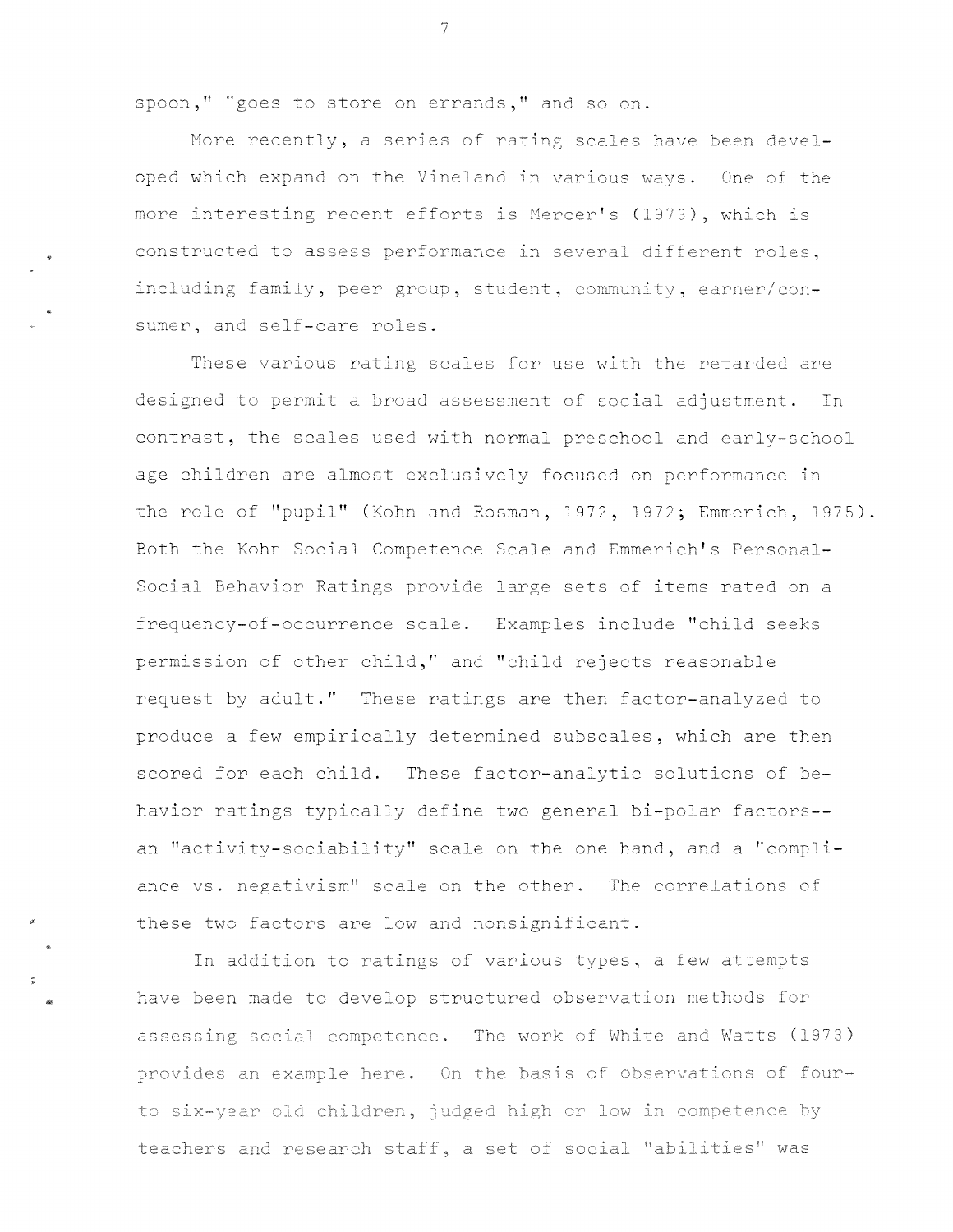compiled and used to define categories for behavioral observation. These social abilities tend to be fairly global--"getting and maintaining the attention of adults in socially acceptable ways," "using adults as resources," "leading and following peers," praising oneself and/or showing pride in one's accomplishment," and so on. More specific subcategories for each are defined. The observational procedure consists of scoring every "act" that the child performs, during the course of a 30-minute period, into one and only one of these categories.

Finally, some paper-and-pencil test batteries have been developed recently as assessment procedures for competence in the role of pupil (e.g., the CIRCUS Battery developed by E.T.S.). Whereas these tests (there are 16 different subtests in CIRCUS) do provide a more differentiated assessment of school-related performance, they still are focused narrowly on academic settings.

The brief survey of some of the instruments used to assess social competence points out several areas of focus in the research, and a complementary set of gaps. Most of the scales have been designed for use either with young children or with the retarded (both children and adults). No indices have been designed to measure such a concept for nonrelated older children or adolescents, although Mercer's (1974) newly revised Adaptive Behavior Scales may soon fill this need. Second, the majority of these instruments are rating scales, based on long-term memory of global impressions by the observer and, as such, pose serious problems of interpretive bias (D'Andrade, 1974). Few behavioral observation techniques are available. Third, many of these measures provide global, aggregate scores of some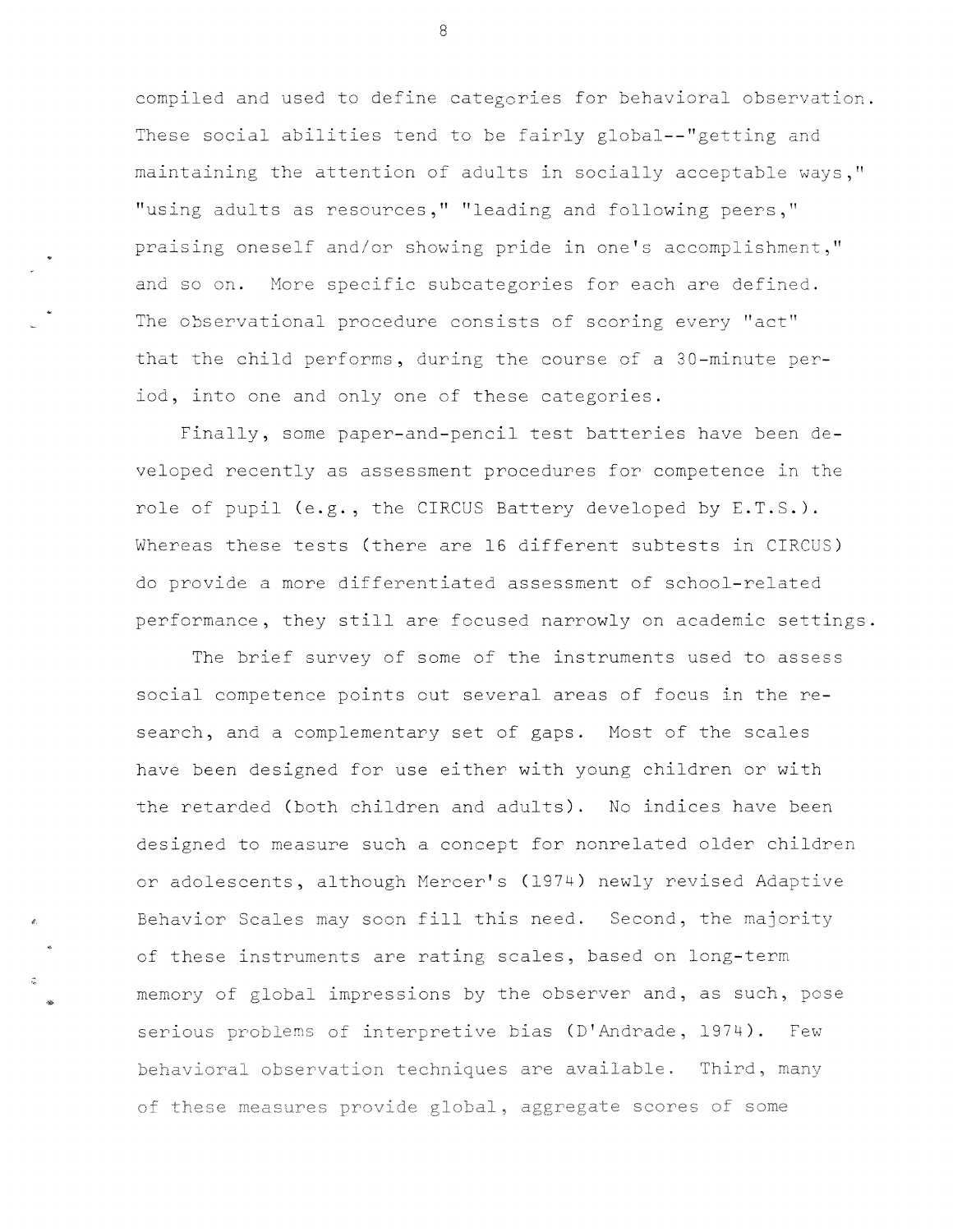unitary "social-competence" construct. Mercer's important point about the considerable diversity and potential independence of role performances by the same individual is seldom taken seriously.

#### Social Competence and IQ: Validity Issues

Two distinctions are traditionally made among types validity assessments in the field of tests and measurements (Messick,  $1975$ ). One refers to the time at which criterior. assessments are collected: concurrent validity (at the same time as the index test) vs. predictive validity (at a considerably later time than the index measure, e.g., months or years later). A second distinction refers to the type of theoretically predicted relation between the test and other criterion measures: convergent validity (a close relation is expected) vs. discriminant validity (a low or zero-level relation is predicted). An important issue of discriminant validity for measures of social competence is their relation to IQ scores. Given the theoretical rationale for social-competence measures as alternatives to IQ testing, one would expect modest correlations. We will briefly review the evidence regarding social competence measures and IQ for both concurrent and predictive studies in this section. We will also consider the evidence regarding comparisons of the "culture-fairness" of these measures, as one particularly important topic for social-competence assessment as an alternative to IQ tests.

#### Concurrent validity

"

Turning first to measures of social competence used for "retarded" populations, the research evidence does suggest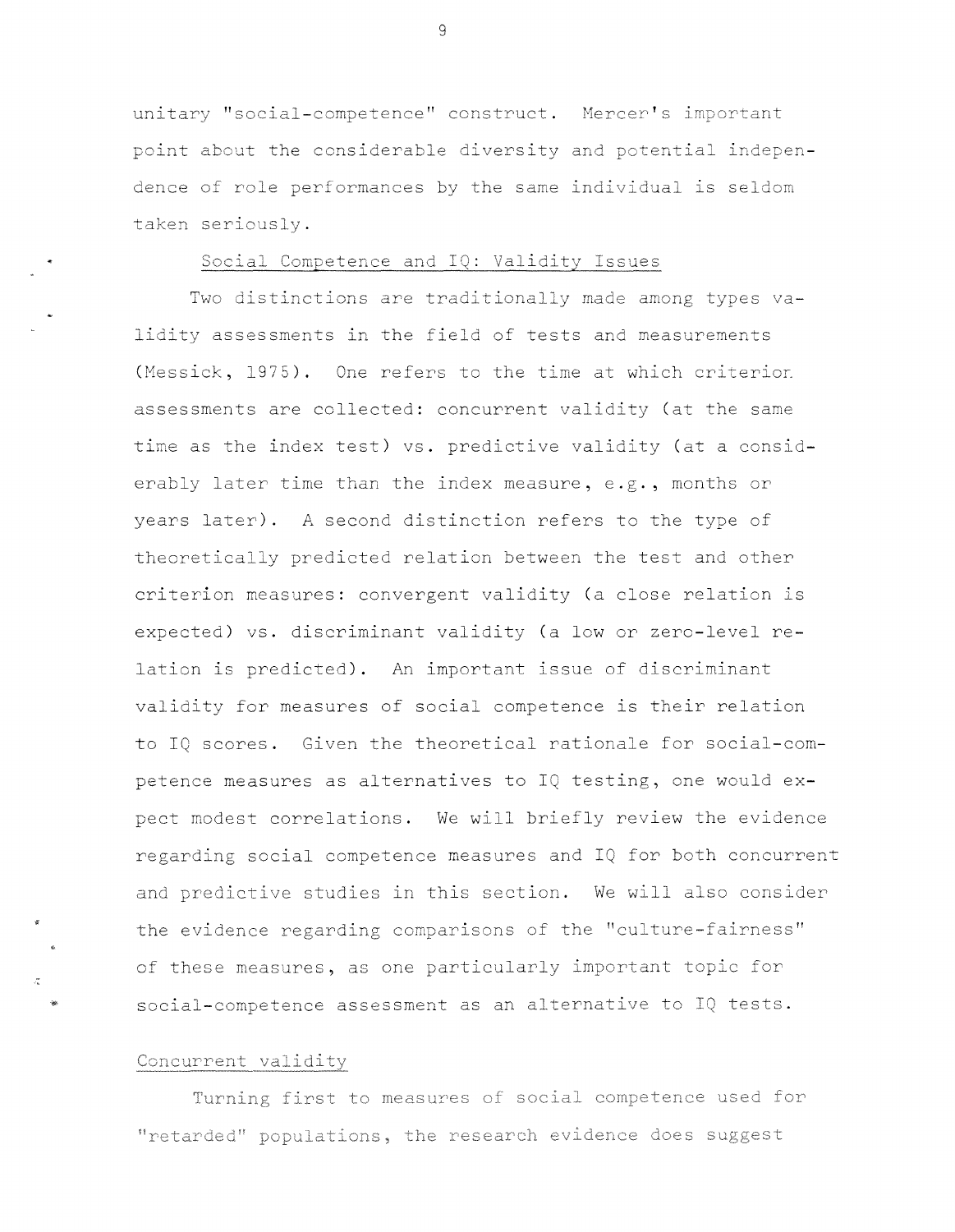relative independence between an individual's measured IQ and assessed "social-competence" in the mild to moderately retarded range of IQ score distributions (IQ=S0 to 80). Mercer's (1973) results, probably the most comprehensive, indicate a very low correlation between her Adaptive Behavior Scale and IQ measures of retarded adults residing in the community. This correlation varies somewhat with age, being highest for adolescent, school-aged populations (r=.31) and lowest for older adults (r=.18), perhaps reflecting differences expected by raters in the kinds of performances at different age levels. Similarly, Edgerton (1964), in an ethnographic study of a group of institutionalized retarded persons who were reported to be a "patient elite" by other patients and staff, noted the "extraordinary normal appearance" of this group. "That persons whose IQ's average 55 are capable of conducting social relations of this complexity in an appropriate and ostensibly 'normal' manner raises fundamental questions about the relationship between whatever it is IQ tests measure and behavioral competence and appropriateness in everyday life" (Edgerton, 1964, p. 384).

Studies of more severly retarded, lower-IQ populations indicate a closer relationship between assessments of social competence and IQ scores (Edgerton and McAndrew, 1964). This generalization is borne out in studies by Schwartz and Allen (1974) with populations of severly retarded patients. Zigler and Harter (1969) have argued for the separation of the "retarded" into at least two distinct subgroups, one including those with clear organic impairments who generally test in the severely retarded range. For this group, as Zigler and Harter note "...the

Ir

ċ.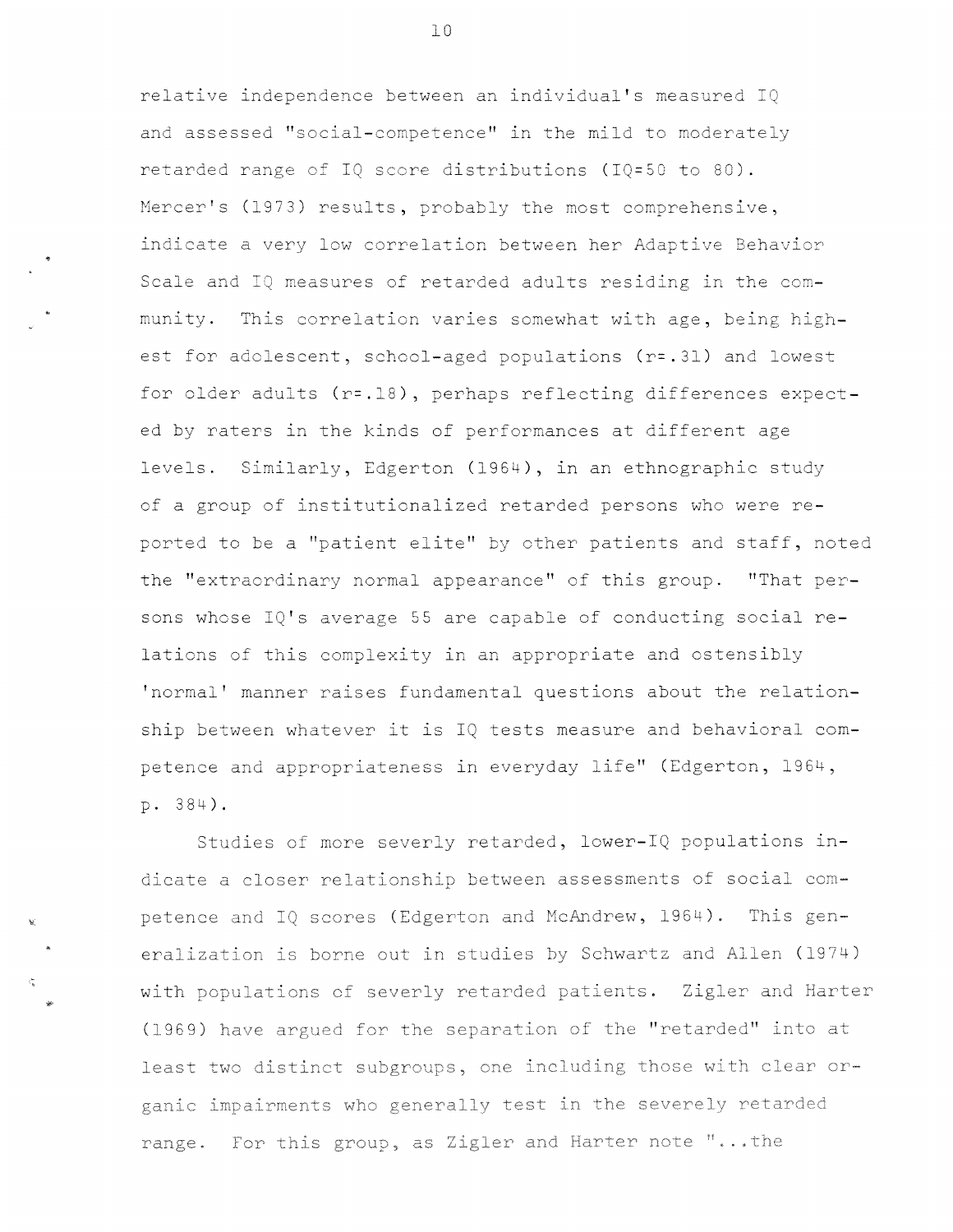positive relationship between intelligence test performance and social competence, defined by such measures as employability, becomes striking and predictable if one includes... more severly retarded (IQ's at 0-40) individuals" (Zigler and Harter, 1969, pp. 1078-1079) .

The various measures of social competence used with young children in the school setting generally show a modest relationship with IQ or achievement measures. Both Kohn and Rosman (e.g., 1973) and Emmerich (1975) report that an Interest-Participation factor in these classroom ratings is consistently related to cognitive tests, whereas a Cooperation vs. Anger-Defiance factor is not. It is interesting to note that Emmerich and Kohn and Rosman interpret these correlational results in opposite ways. Kohn and Rosman (1973) argue that cognitive measures (taken later) are positively influenced by school adjustment, as reflected in the Interest-Participation factor. Conversely, Emmerich suggests that better cognitive abilities are the explanation for higher Interest-Participation scores and generally better "school adjustment." These opposing interpretations nicely illustrate how difficult it is to gain any insight into process based on correlations between measures, the traditional measurement approach to validity (cf. Messick, 1975).

Kohn and Rosman (1973) found that ratings by different observers of the same child's classroom behavior and achievement test-taking performance were substantially related (r=.40). This evidence of the cross-situational stability of behavior ratings is important both for what it demonstrates and for what is left out. The similarity of school settings and formal test situations

11

..

..

÷.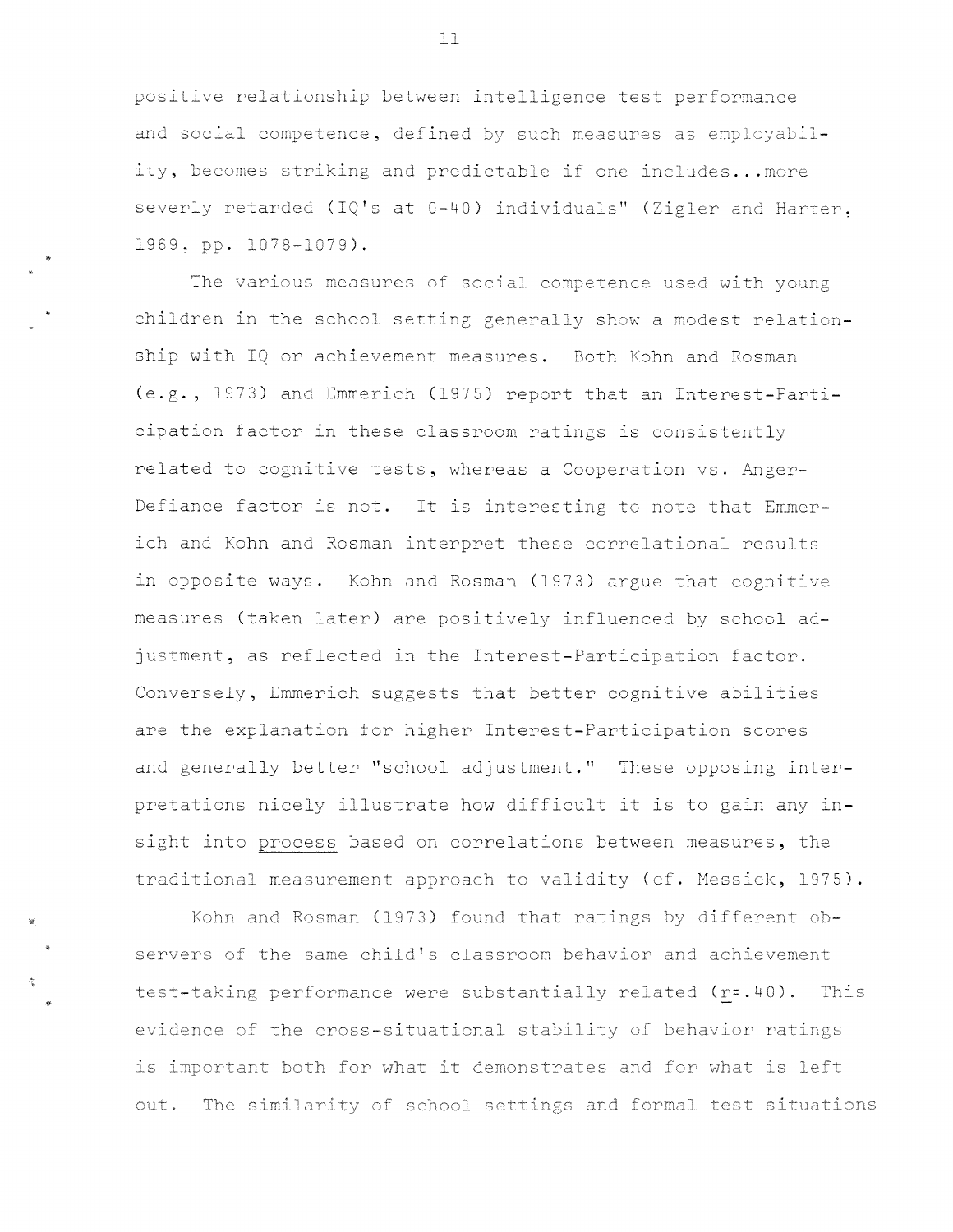seems one likely explanation for some of the predictability of standardized tests to school achievement. Kohn and Rosman's results suggest that at the preschool and early school-age level, some similarity exists in the patterns cf behavior displayed by an individual across these two "formal" settings.

Unfortunately, the question of cross-situational relationships between measures cf social-competence for the same child remains largely unexplored. In particular, the relationsihip between school and nonschcol social performance would be of considerable interest. Labov's (1970) evidence on the negative relation between peer-group standing and school achievement for lower-class Black children suggests a complexity of interaction between social values and the display of social-competence across settings. These are issues to which we shall return later in this discussion.

#### Prediction to later outcome

..

The studies reviewed to this point have been focused on the concurrent validity of social-competence measures. A second feature of the traditional enterprise of standardized testing is the prediction of later outcomes. Here the primary question is: How well do measures of social-competence predict later adjustment? Unfortunately, there is little evidence to report. The concensus has been that IQ is a rather poor predictor of later social and vocational adjustment especially for the mildly retarded (Zigler and Harter, 1969).

Follow-up studies of the retarded who have been transferred from special education classes or institutions into more independent living situations in the community have indicated weak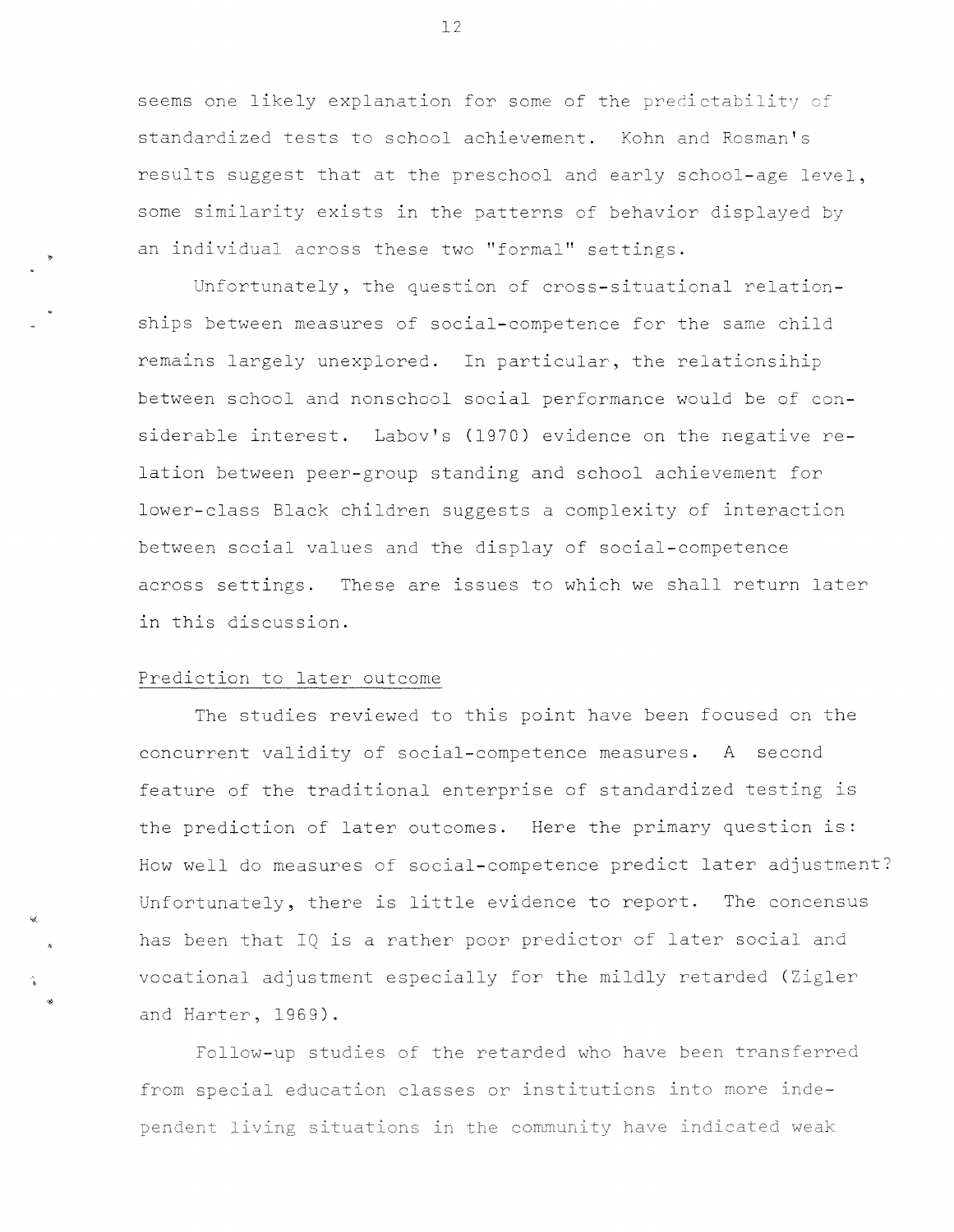predictive relationships between measured IQ and adjustment, based on a variety of criteria. Many investigators have pointed to the relevance of "personality factors" (e.g., Windle, 1962) for such prediction, though precise evidence appears generally lacking on this point. Cobb (cited in Haywood, 1970) found that a factor measuring "social intelligence"--a combination of scores on the Vineland and the Stanford-Binet Vocabulary score--was a better predictor of vocational success than any other measure (including an "intellectural achievement" factor).

The comprehensive review of the longitudinal predictors of adult mental health by Kohlberg, La Crosse, and Ricks (1972) indicated that IQ and peer relations (at least inferentially an index cf social-competence) are probably the best nonspecific predictors cf nonpathological adult outcome. McClelland (1973) notes the difficulties in interpreting these predictive relations in the case of  $IQ$ , however. The extent to which such predictive relations are mediated by correlations with social class, for example, is problematic. "These studies may show only that the rich and powerful have more opportunities, and therefore do better in life..." (McClelland, p. 5). Similar interpretive questions can be raised regarding correlations with peer relations, of course. More generally, this line of work points up the problems of ambiguity inherent in attempts to make causal inferences from correlations. There is a real need for much more comprehensive "construct" validation methods (see Messick, 1975) beyond the traditional correlational approaches which have dominated this field.

#### Issues of cultural and ethnic bias

In contrast to the IQ test, social competence measures

13

"

..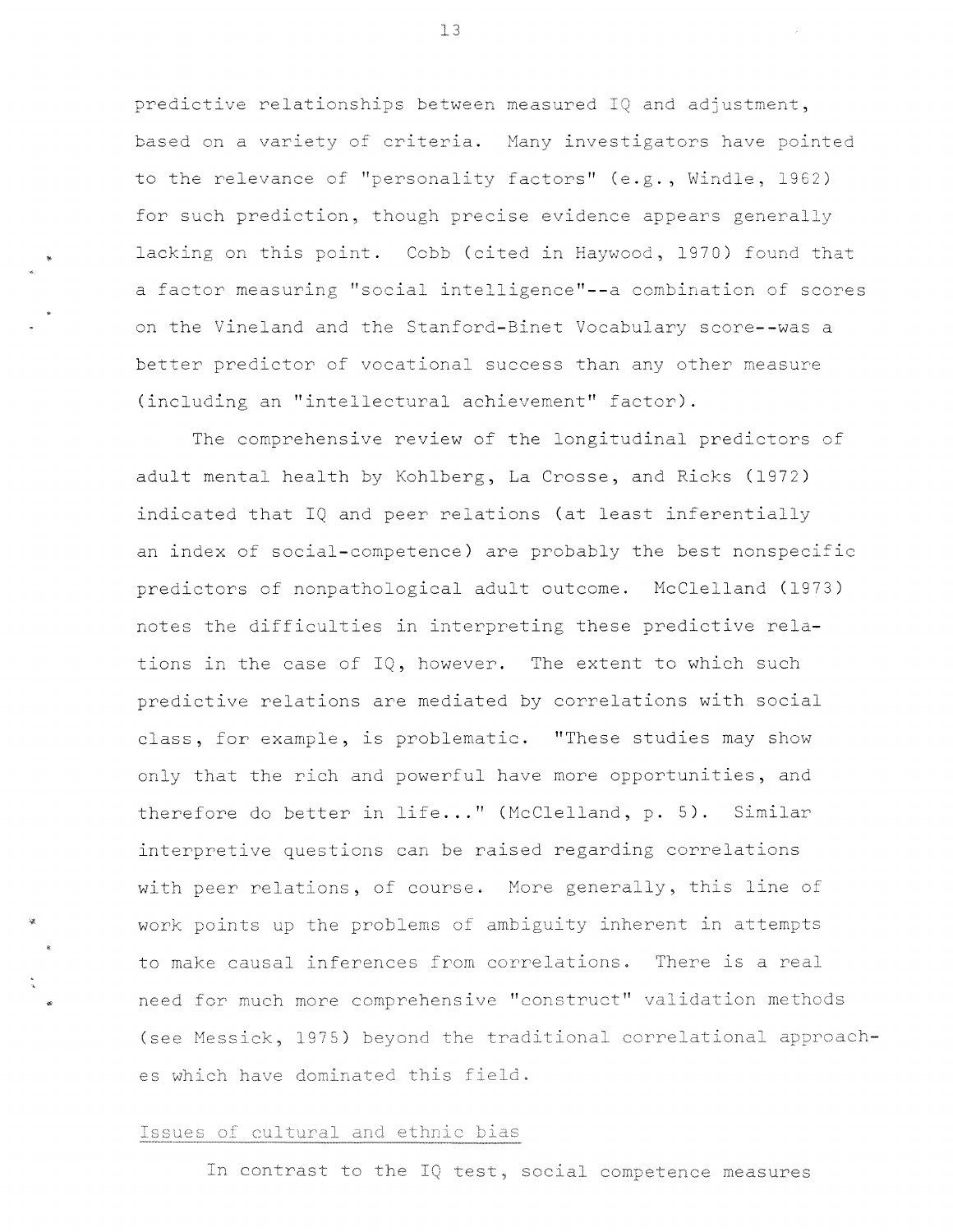de tend to identify a much lower proportion of minority and subcultural populations as "retarded." In Mercer's (1973) study of Riverside, California, the proportion of Blacks and Chicanos scoring in the lowest 3 percent of the population on the social-competence index was similar to the proportion these groups in the population as a whole. In contrast, consistent with usual findings, the number of those minority groups in the lowest 3 percent of the IQ distribution was disproportionately high, relative to their proportion in the total population. Similarly, Adams et al. (1973) found that Black adolescents were overrepresented, relative to Whites, in the lower ranges of the IQ classification. In contrast, Blacks and Whites were approximately proportionally distributed in a classification based on scores on the Vineland.

These results suggest that, at least in relation to the label of "retarded," social-competence measures are more "culturefair" than are traditional IQ measures. Whether this is true of the preschool and school-based measures discussed above is uncertain.

There are a host of ways to address the question of a "fair" criterion, as noted in Part I. Many approaches simply treat culture fairness as a question of manipulating the psychometric properties of the measure to "improve" predictability to a criterion for a population subgroup. Such attempts do not address the question of bias in the criterion (e.g., social institutions), or its replication in the testing situation itself. However, the finding of nonsignificant differences for Anglo and non-Anglo populations on these social-competence measures does provide much stronger prima facie evidence of a lack of bias in the

..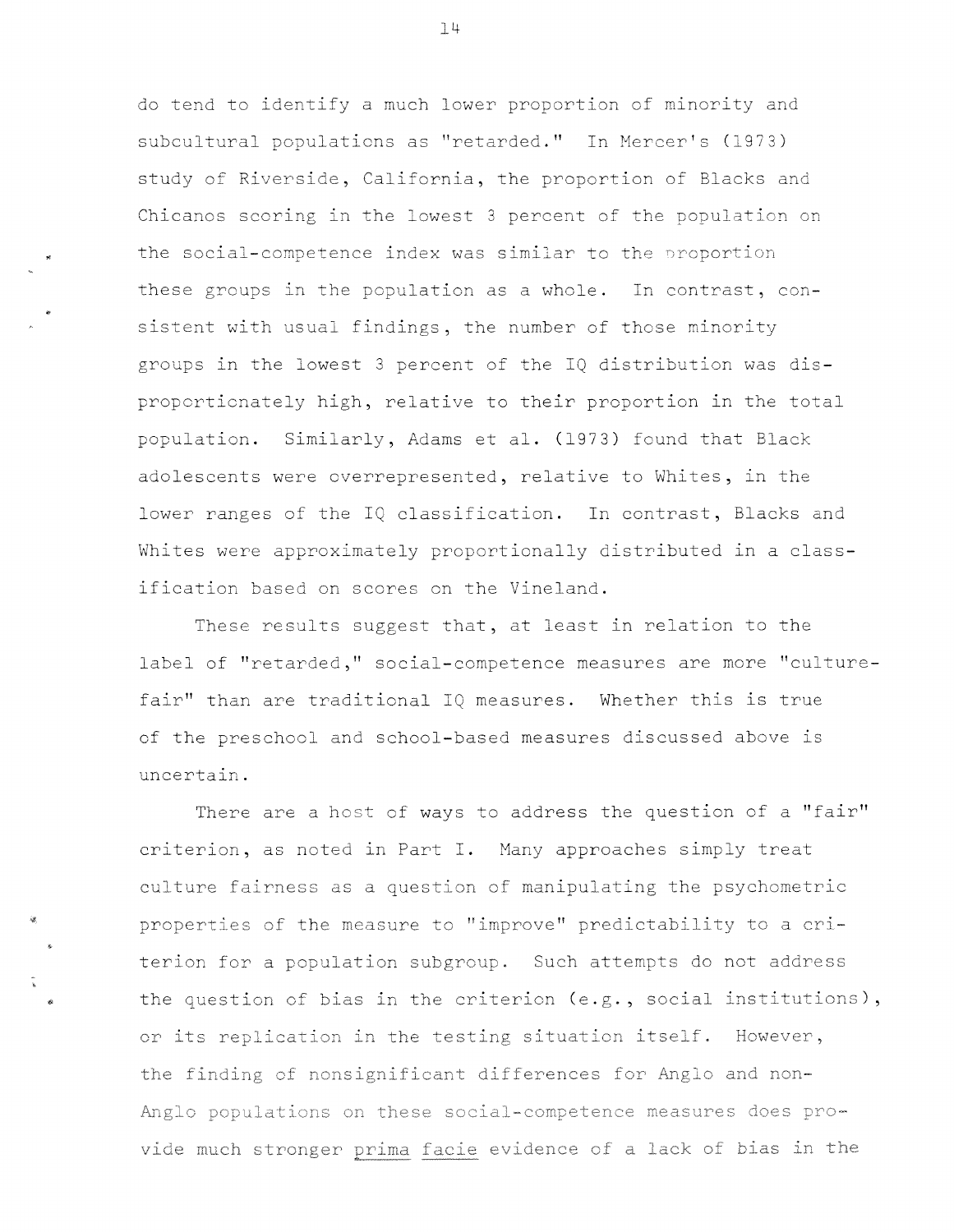measures.

•

To summarize our review of validity, some evidence exists suggesting that IQ and social-competence measures assess different aspects of performance. We still know little about the relations between different measures of social competence on the same individual, or assessments across different social settings. Nor do we have much information about prediction from social-competence measures to outcomes later in life. However, there are indications that some social-competence measures are less "culturally biased" than are traditional IQ measures Surely the most important point to emerge from this brief review relates to methods--there is clearly a need for new, noncorrelational approaches to supplement and extend traditional validity investigations.

#### Social Competence Measures as Alternative to IQ:

#### Problems and Prospects

1) One of the most critical goals for social-competence evaluation as an alternative should be that it not reproduce the interpretive problems of IQ tests. Social competence is not a general "ability" or property of the person to be displayed across settings. It is, instead, simply a description of the reactions of significant others to the person's various "role" performances. As such, it can be highly differentiated--persons "competent" in one context (the peer group, say), can be quite "incompetent" in another (e.g., the school). This is, in fact, the thrust of Mercer's exploration of the labeling function of the school.

This position yields a number of implications for the assess**rrter1t** *c)f* **sc;cial cornpetence" Clear** , the aggregation of indices across performance settings or roles, to generate a single global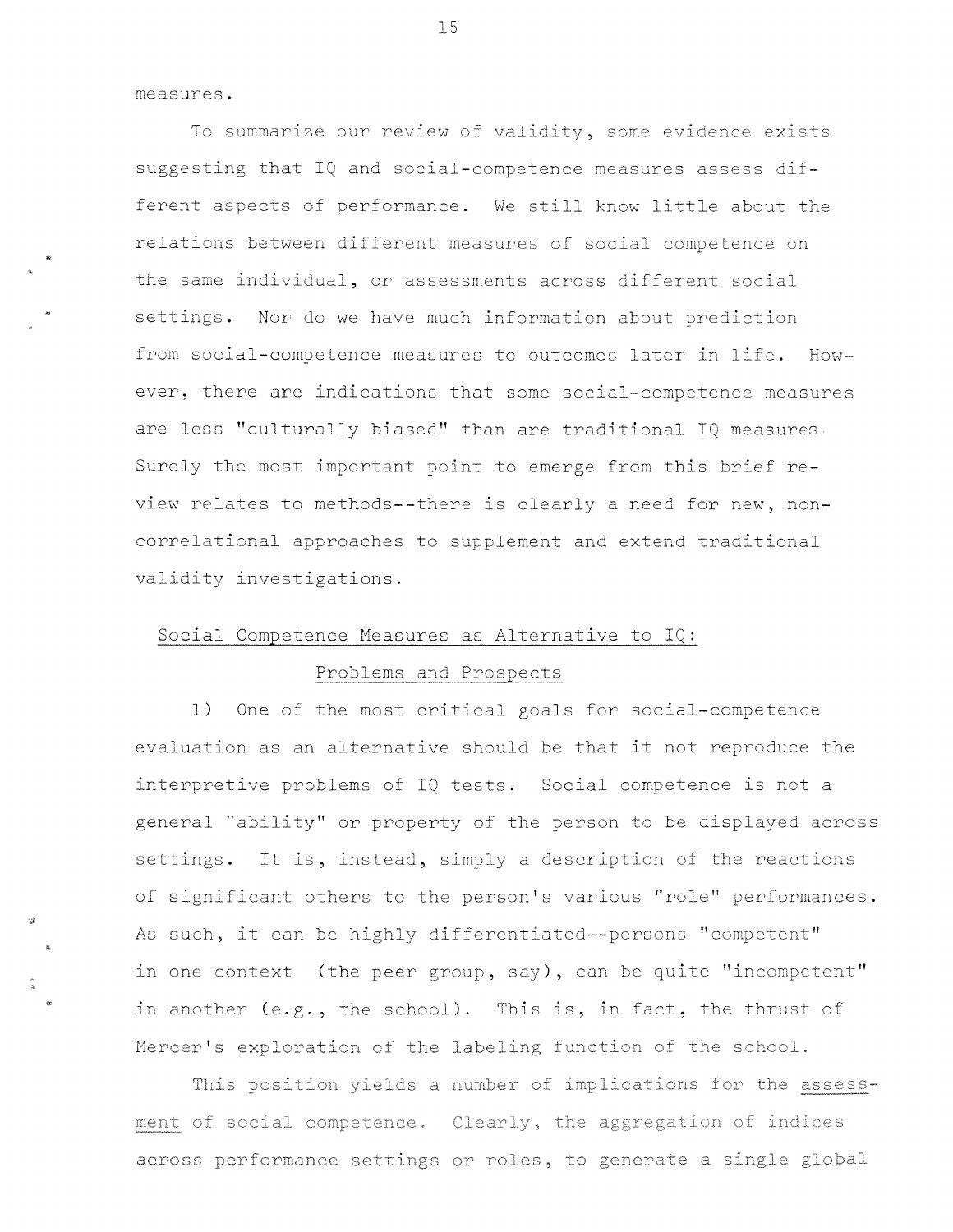measure, is problematic. A more differentiated picture of social-competence in several role-performance areas, such as provided by Mercer's (1974) recent revision of her Adaptive Behavior Scales, leads to fewer problems of interpretation. Another question we might raise from this perspective is the advisability of using a single rater for such indices. This is usually someone who is well-acquainted with the ratee, but it seems likely that the particular context and role-relation that the the rater has with the ratee will strongly influence the perception of role performance in other areas.

..

"

•

2) A more general way of raising the problems with global measures of social-competence is the question of which criterion is, in fact, being specified as the referrent for these measures. Zigler's definition of social competence, mentioned above, indicates the tremendous scope cf this notion (it is actually held to incorporate academic competence as a subcomponent). Although this idea of assessing the "whole person" (c.f., Anderson and Messick, 1974) seems intuitively attractive, it presents almost insurmountable difficulties of interpretation. Instead of moving us toward a more differentiated model of individual skills and performances relevant to a variety cf specific domains, this greatly generalized criterion encourages global conceptions of some generalized "ability" that characterizes the person across the entire spectrum of life situations and outcomes. As an alternative to IQ test, this concept seems in danger of simply compounding that construct's manifold interpretive hazards.

3) A point should be reiterated regarding the use of rating measures in social-competence research. The research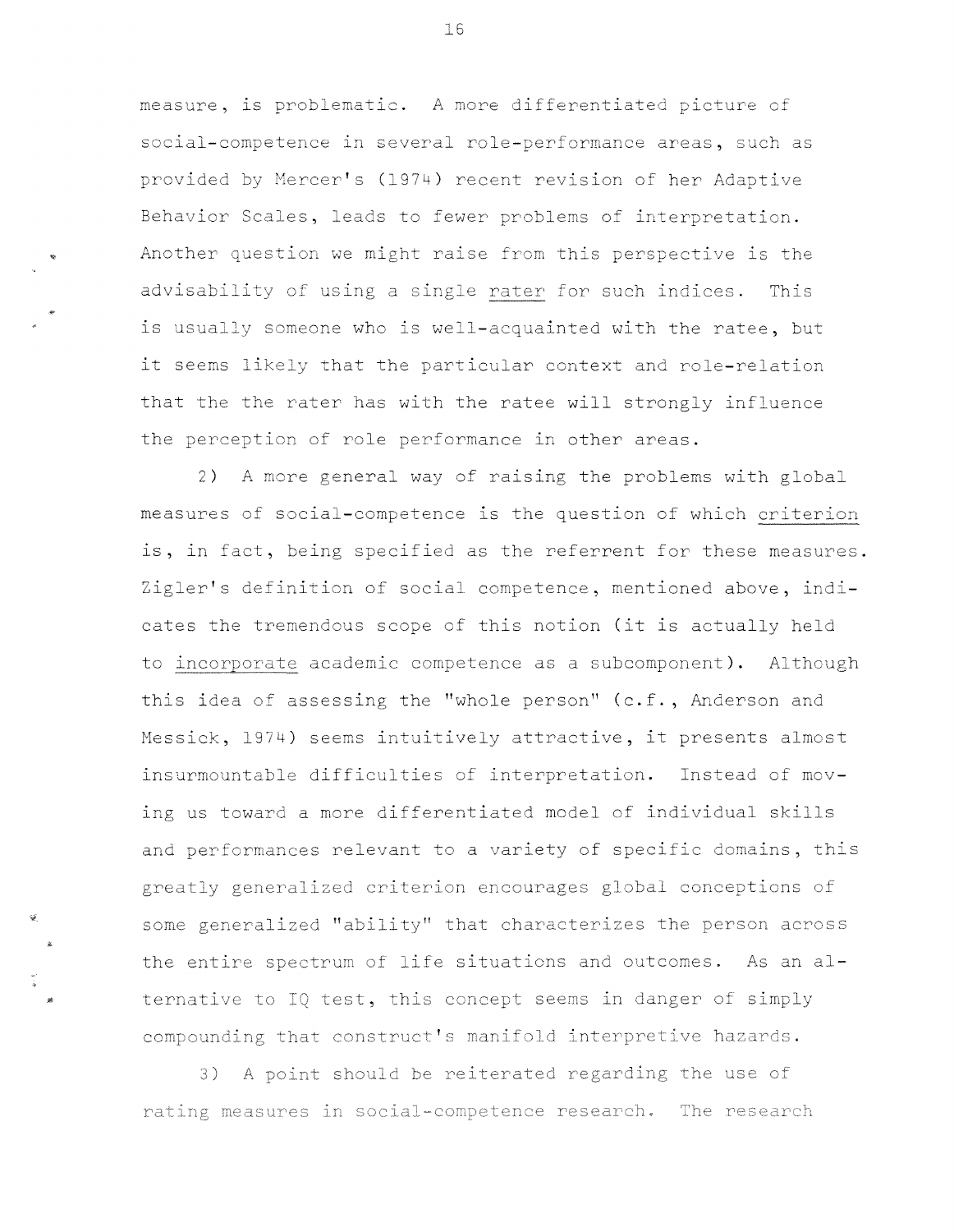by D'Andrade (1974) provides a clear demonstration that rating measures can be severely compromised by semantic memory factors. Relations between items as measured by such ratings appear to be largely "in the eye of the beholder." There are indications that measures which are not dependent on long-term memory (e.g., immediately recorded observational categories) are less subject to bias. Structured observational measures may thus provide a more valid picture of the"behavioral competence" of the child or adult.

Naturally, one must keep in mind the point made above, that social-competence is essentially a description of the reaction of others to the behavioral performances of the person. Information about the specific behavior characterizing these performances is essential for diagnostic or remedial purposes. The use of immediately coded observations in natural settings, and perhaps in more structured assessment situations, would provide more interpretable indices of performance than does the ratingscale alternative. Given the problems in interpreting standard "test" performance, however, it would certainly be crucial to obtain information across a variety of such structured settings. At any rate, when specific behavioral skills that are aspects of competent performance in some particular role can be identified, the use of such structured observations could be fruitful in both diagnosis and program evaluation.

4) A major problem with this line of alternatives to standardized tests is that it seems to provide no hint of the processes involved in social-interactional performance. Analyses of the processes **which** are component aspects of such behavior are essential. As task analyses of other performance measures,

17

..

*.J.*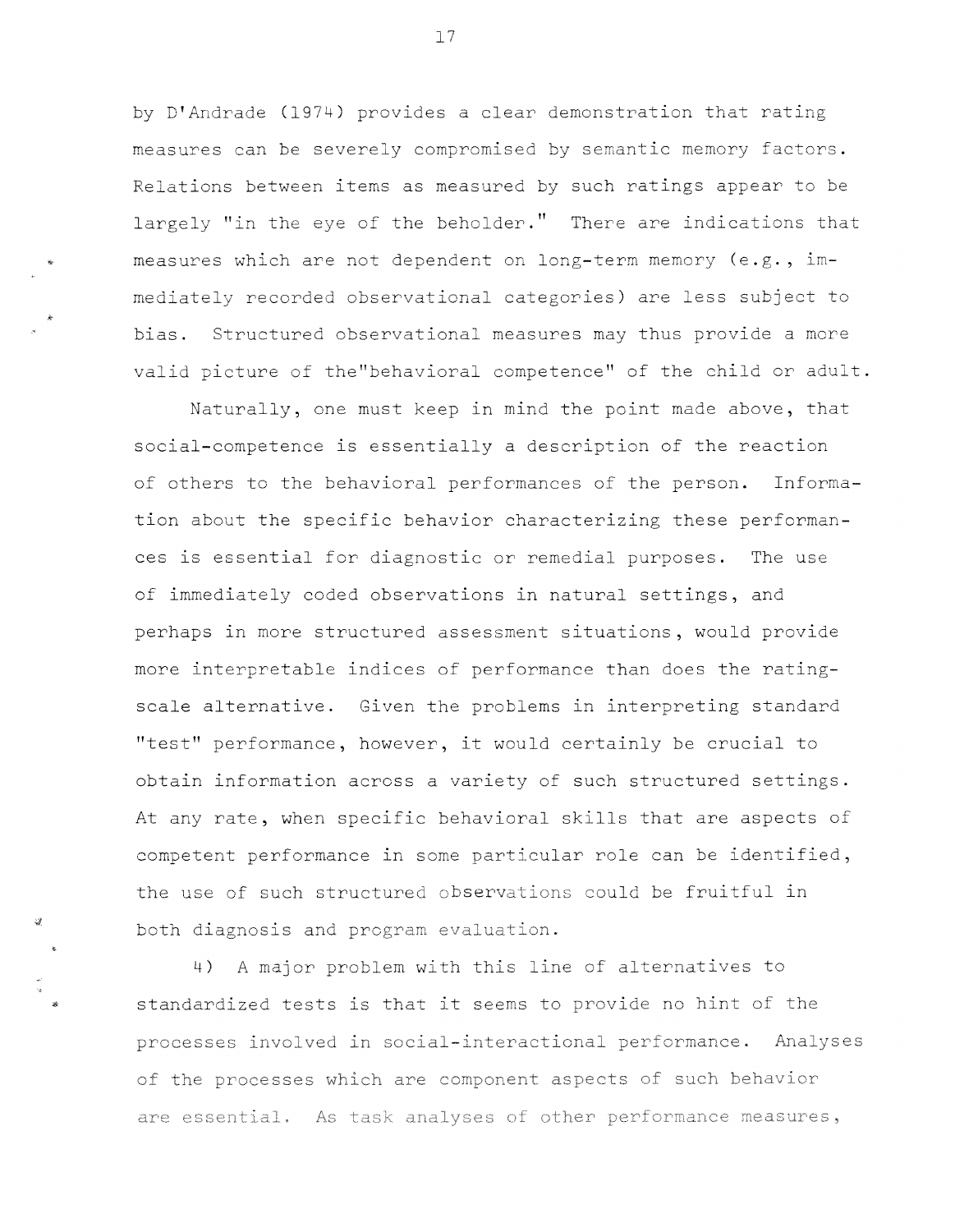in another paper in this series, suggest (Traupmann and Cole, 1977) . such analyses can provide an understanding of process which is crucial to the enterprise of training. Social-competence measures, as presently constituted, are primarily limited to assessment uses. Process-diagnostic testing in this domain awaits the development of an explicitly formulated theoretical framework of social-interactional performance.

5) The final point we make here is a general one regarding the political context in which this alternative to standardized testing is offered. It seems all too likely that social-competence could simply become a label which would provide some defusing of challenges to the gating and sorting functions of the schools as presently constituted. It might then be argued that being labeled "academically incompetent" isn't such a bad thing, since a child may still be recognized as socially competent. However, in a social structure where academic performance is what counts, relabeling kids as socially-competent is unlikely to seem useful to anyone except the labeler. It would be most unfortunate if well-meaning contentions such as social competence served to obscure the real issues of inequitable sorting and labeling of class and ethnic groups in ways that really matter in society.

"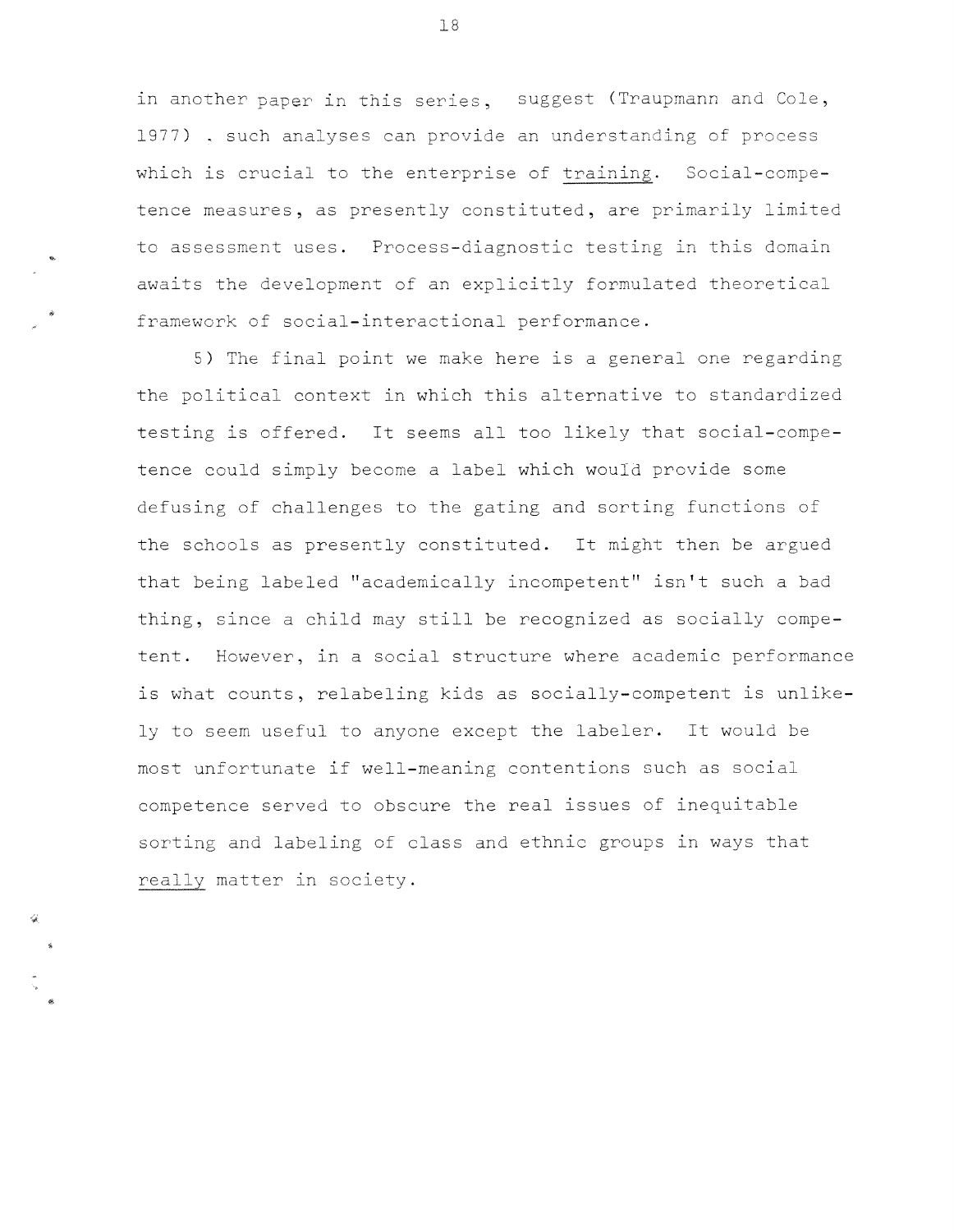#### Bibliography

- Adams, J., McIntosh, E. and Weade, B. Ethnic background, measured intelligence, and adaptive behavior scores in mentally retarded children. American Journal of Mental Deficiency, 78, 1-6, 1973.
- Anderson, S. and Messick, S. Social competency in young children. Developmental Psychology, 10, 282-293, 1974.

..

..

 $\vec{Q}$ 

..

- D'Andrade, R. Memory and the assessment of behavior. In H.M. Blalocks, Jr. (ed.), Measurement in the social sciences. Chicago: Aldine, 159-186, 1974.
- Doll, E.A. The measurement of social competence: A manual for the Vineland Social Maturity Scale. Minneapolis: Educational Test Bureau, 1953.
- Edgerton, R. A patient elite: ethnography in a hospital for the mentally retarded. American Journal of Mental Deficiency, §\_\_§\_, 372-385, 1964.
- Edgerton, Robert B. Mental retardation in non-Western societies: Toward a cross-cultural perspective on incompetence. New York: Appleton-Century-Crofts, 1970.
- Edgerton, Robert B. and McAndrew, C. IQ and behavioral skills in a severely retarded population. American Journal of Mental Deficiency, 68, 1964.
- Emmerich W. Unpublished manuscript, Educational Testing Service, Princeton, N.J., 1975.
- Festinger, L. A theory of social comparison processes. Human Relations, 7, 117-140, 1954.
- Haywood, H.C. (ed.), Social-cultural aspects of mental retardation. New York: Appleton-Century-Crofts, 1970.
- Heber, R. A manual on terminology and classification in mental retardation. American Journal of Mental Deficiencv, Monograph Supplement, 1961.
- Kohlberg, L., Lacrosse, J., and Ricks, D. The longitudinal prediction of adult mental health. In B. Wolman (ed.), Manual of child psychopathology. New York: McGraw-Hill, 1972.
- Kohn, M. and Rossman, B. A social competence scale and symptom checklist for the preschool child. Developmental Psychology, i, 430-444, 1972 .
- Kohn, M. and Rosman, B. Cross-situational and longitudinal stability of social-emotional functioning in young children. Child Development, 44, 721-727, 1973.